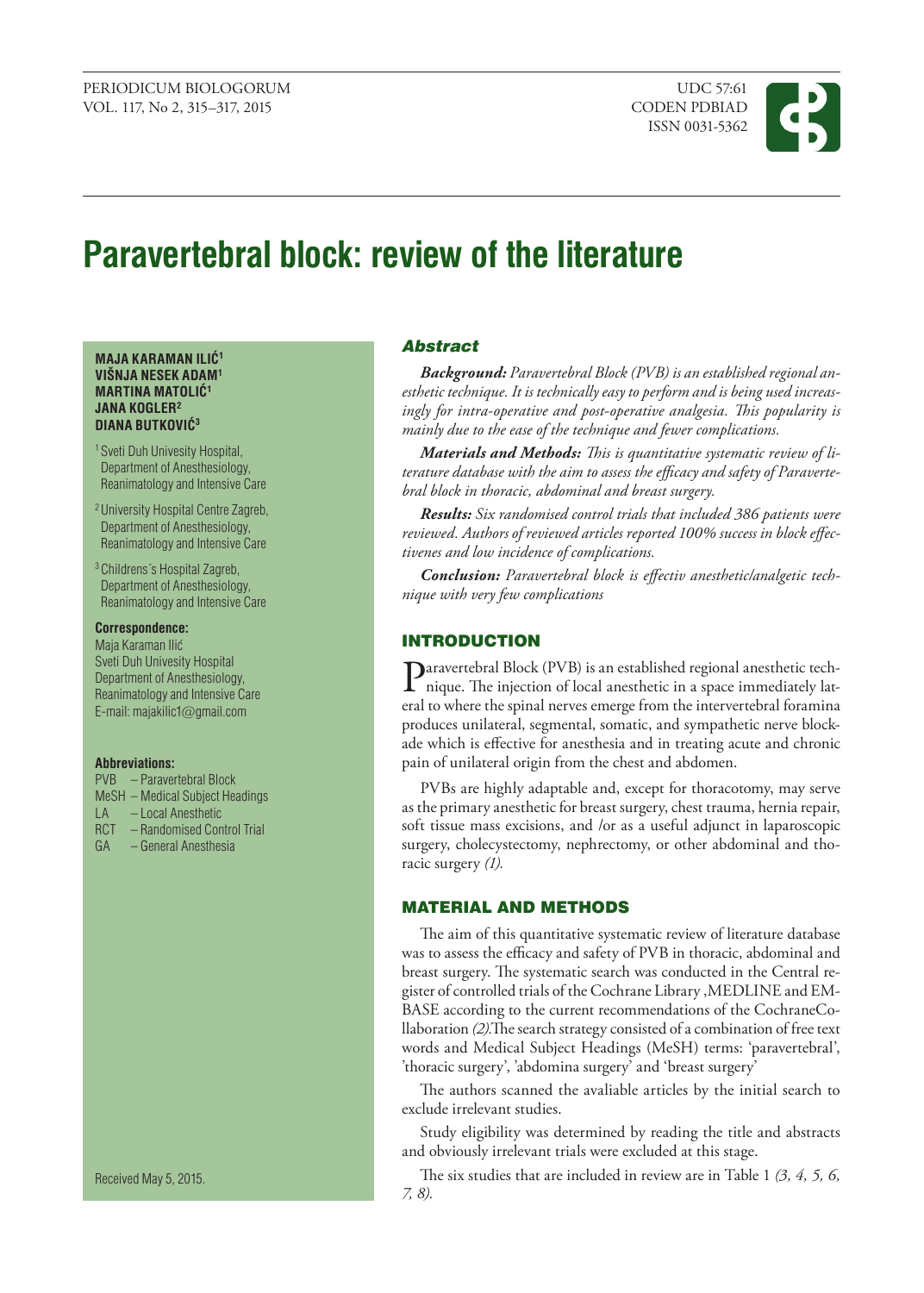| Trial                      | No of patients | Type of surgery  | Type        | Details                                                             |
|----------------------------|----------------|------------------|-------------|---------------------------------------------------------------------|
| Naja and colleagues $(3)$  | 60             | Breast surgery   | <b>MPVB</b> | Lidocaine 1%, bupivacaine 0.5%,<br>fentanyl, clonidine, epinephrine |
| Wassef <i>et al.</i> $(4)$ | 30             | Heniorraphy      | <b>MPVB</b> | 2%lidocain, epinephrin                                              |
| Klein and colleagues $(5)$ | 60             | Breast surgery   | <b>MPVB</b> | Bupivacaine 0.5%, epinephrine                                       |
| Richardson et al.(6)       | 100            | Thoracic surgery | <b>SPVB</b> | $0,5%$ bupivacain                                                   |
| Hadžić et al (7)           | 50             | heniorraphy      | <b>SPVB</b> | $0,75%$ ropivacain                                                  |
| Pusch and colleagues(8)    | 86             | Breast surgery   | <b>SPVB</b> | Bupivacaine 0.5%                                                    |

**Table 1** Studies included in review.

MPVB – multiple paravertebral block

SPVB – single paravertebral block

## **RESULTS**

The studies included in the reviw were randomised, control trials(RCT).Hadžić, Naja,Pusch and Klein reported 100% success in block effectivenes. The failure rate associated with PVB is not > 9%.Inadvertent vascular puncture (5,2%), hypotension (6%), epidural spread of Local Anesthetic (LA) (1,8%), inadvent pleural punction (1.8%) and pneumothorax (0.5%) were the recorded complications. Complicatins were higher in bilateral compared to unilateral block. Postoperative nausea and vomiting are significantly lower in patients given PVB compared to GA.

## **DISCUSSION**

First PVB was performed in 1905 as an alternative to neuraxial block for obstetric procedures and became a popular technique for the provision of analgesia in the early part of the twentieth century *(9,10).* 

The technique however remained neglected till the late 1970s. Renaissance for PVB began 1979 due to efforts from Eason and Wyatt who presented a reappraisal on Thoracic Paravertebral Block (TPVB)*(11).*

PVB is technically easy to learn with a high success rate, and is being used increasingly for not only intraoperative and post-operative analgesia but also as a sole anesthetic technique for carrying out various procedures. This popularity is mainly due to the ease of the technique and fewer complications.

Post-operative pain control is one of the major concerns in the post-operative care of patients undergoing thoracic surgery, especially when thoracotomy is required. In thoracic surgery PVB is placed at the level of the surgical thoracic incision,in most of the cases it is a unilateral block *(12).*

The injection of LA in the paravertebral space produces analgesia because of direct contact of LA with the spinal

nerve roots before they emerge from the intervertebral foramina.

The pain associated with thoracotomy surgery can be severe *(13).*

Pain stimuli arising from skin and muscles incision as well as from ribs are spread and conducted by intercostal nerves that are also important for the transition from acute to chronic pain from nociceptive to neurogenic and neurophatic pain.

The paravertebral block has also been used extensively for anaesthesia and analgesia for abdominal surgery, especially for ambulatory inguinal hernia repair *(4, 14).*

The injection of LA into the paravertebral space avoids the severe autonomic dysfunction seen with neuraxial techniques and allows the patient to mobilise earlier.

The paravertebral approach to analgesia after inguinal herniorrhaphy can provide analgesia that is superior to oral analgesia or local field blocks.

Breast surgery under the PVB showed satisfactory pain control with no need for supplementation of analgetics. Postoperative pain is effectively controlled and patients rated the experience as very satisfactory *(15).*

From the retrived papers,with eception of reviwed articles, additinal posibility for PVB application is observed.

Paravertebral blocks have been used less frequently for other abdominal procedures. A series of ten patients undergoing abdominal vascular surgical procedures was reported. Cardiovascular stability was noted upon incision, clamping of the aorta and throughout surgery in all patients *(16).*

No further intra-operative opioids or neuromuscular blocking drugs were required and postoperative analgesia was excellent.

The paravertebral block has also been used successfully as rescue analgesia for visceral pain after failure of